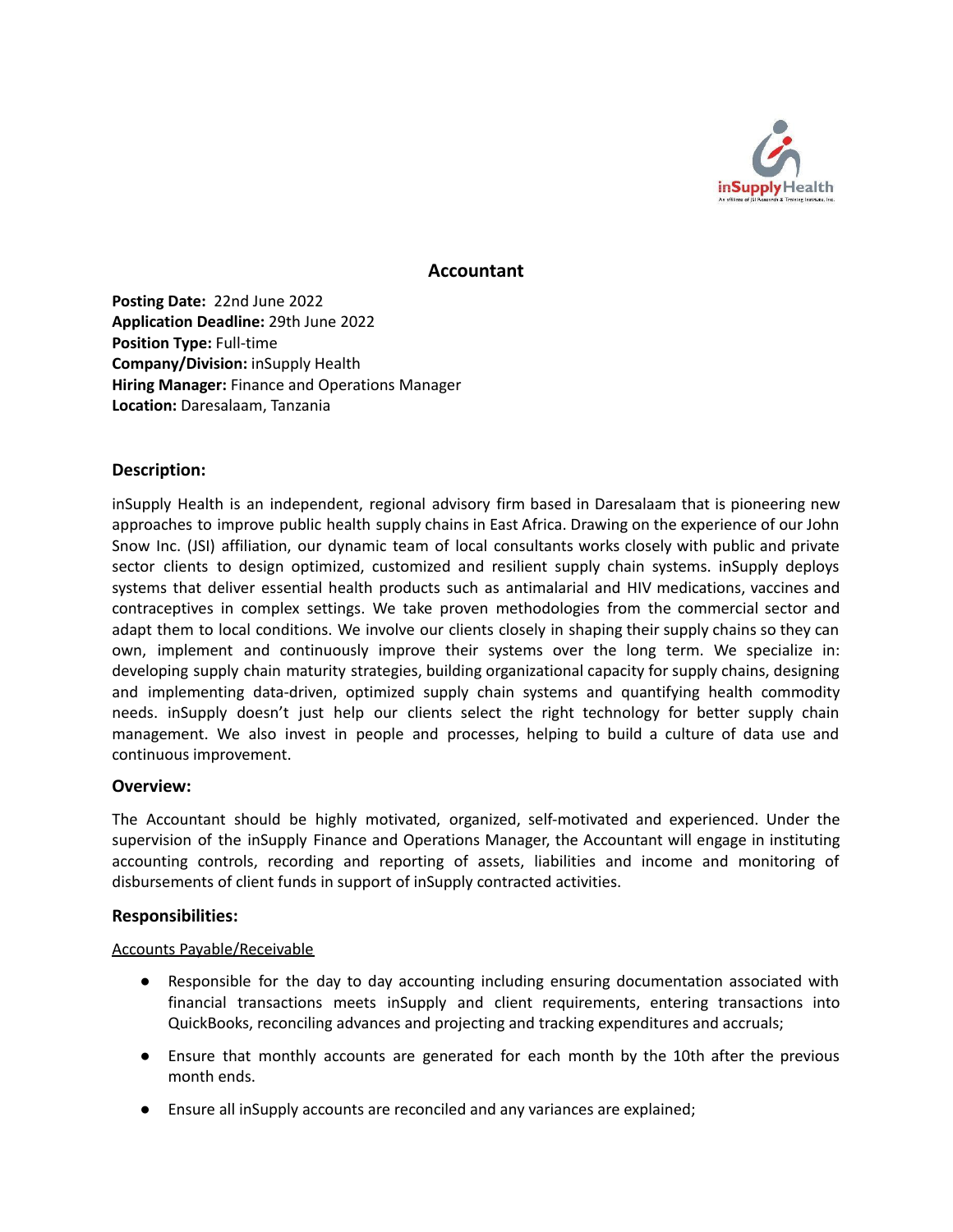- Update expense tracking file and work with Finance and Administration Manager to generate invoices to clients on a monthly basis and submit by the contractual deadline;
- Enter payments towards invoices and any other revenue, ensuring that it is accounted appropriately in accounting books;
- Ensure all accounting systems in the company meet with the accounting principles and safeguard the resources of the company.
- Supervise filing and updating of financial documents in share point and hard copies in line with finance and office procedures.

## Audit

- Work with inSupply auditor to prepare and submit year-end audit reports;
- As needed, gather documentation for client audits.

## Cash flow

- Ensure inSupply has sufficient cash on hand at all times for ongoing operational costs;
- Work with Finance and Administration Manager to request advances from clients and track payments for invoices, in order to maintain cash flow.
- Conduct petty cash spots checks and prepare a reconciliation report (Cash held in the cash box & payment vouchers)

## Statutory compliance and taxes

- Submit relevant withholding and VAT payments to Tanzania revenue authority.
- Process monthly statutory deductions and other staff deductions, in line with the Tanzanian existing laws and deadlines.

## Budgeting

● Work with the management team on quarterly updating of organizational budget.

## **Other**

● Perform other duties as assigned.

# **Essential skills and Qualifications:**

- Bachelor's Degree in Accounting, Finance or related field from a recognized university or institution.
- Certified Public Accountant (CPA-T) or ACCA qualification.
- Good oral and written communication and sensitive to different communication styles.
- 3-5 years' experience in accounting and Finance.
- Ability to maintain strict confidentiality and show discretion and ability to handle confidential issues.
- Strong organizational skills, high level of demonstrated accuracy and close attention to detail.
- Substantial experience with accounting software, Excel and google workspace.
- Critical thinker with exceptional problem solving skills, exceptionally motivated and organized.
- Good customer service skills.
- Exposure and experience of working on a similar role in Tanzania.
- Good interpersonal skills; ability to work in a multicultural, multi-ethnic environment with sensitivity and respect for diversity.
- Ability to assess and manage risks, ethical.